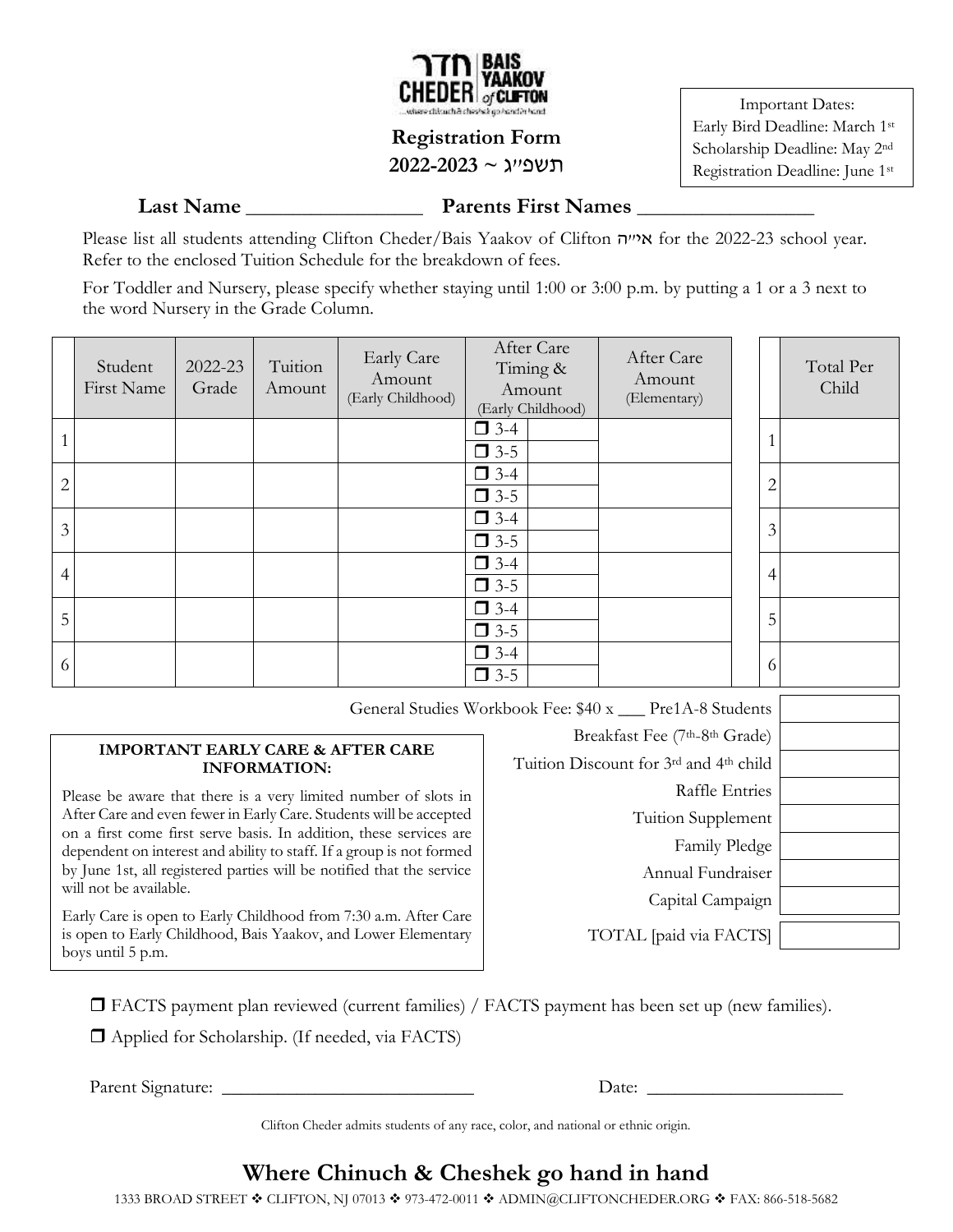

#### **Tuition Schedule and Policies 5783/2022-23**

| <b>Early Childhood</b>           |                   |  |  |  |  |  |
|----------------------------------|-------------------|--|--|--|--|--|
| Toddler & Nursery (1:00 program) | \$5,250           |  |  |  |  |  |
| Toddler & Nursery (3:00 program) | \$6,750           |  |  |  |  |  |
| Kindergarten                     | \$9,000           |  |  |  |  |  |
|                                  |                   |  |  |  |  |  |
| Early Care*<br>from 7:30 a.m.    | \$1,250           |  |  |  |  |  |
| After Care*                      | $$1,500$ per hour |  |  |  |  |  |
| $3-5$ p.m.                       |                   |  |  |  |  |  |

| <b>Boys Elementary</b>                                 |          |       | <b>Bais Yaakov</b>                       |          |  |
|--------------------------------------------------------|----------|-------|------------------------------------------|----------|--|
| Pre1A                                                  | \$12,500 | Pre1A |                                          | \$12,500 |  |
| Grades 1 - 4                                           | \$13,500 |       | Grades $1 - 4$                           | \$13,500 |  |
| Grades $5-8$                                           | \$14,000 |       | Grades 5 - 6                             | \$14,000 |  |
| Boys, Pre1A-4 <sup>th</sup> After Care *<br>$4-5$ p.m. | \$1,500  |       | Bais Yaakov After Care*<br>$3:50-5$ p.m. | \$1,500  |  |

\* To join Early Care or After Care, a daily, full year commitment is necessary. Please be aware that there is a very limited number of slots in After Care and even fewer in Early Care. Students will be accepted on a first come first serve basis. In addition, these services are dependent on interest and ability to staff. If a group is not formed by June 1st, all registered parties will be notified that the service will not be available.

| Fees (per child)             |                        |                                                                                                   |  |  |  |  |  |
|------------------------------|------------------------|---------------------------------------------------------------------------------------------------|--|--|--|--|--|
| Registration                 | All grades             | \$500<br>Early Bird Special by March 1st - \$400<br>After Registration Deadline, June 1st - \$550 |  |  |  |  |  |
| General Studies Workbook Fee | Pre1A and up           | \$40                                                                                              |  |  |  |  |  |
| <b>Breakfast Fee</b>         | $7th - 8th$ grade      | \$120                                                                                             |  |  |  |  |  |
|                              |                        |                                                                                                   |  |  |  |  |  |
| Fees (per family)            |                        |                                                                                                   |  |  |  |  |  |
| Raffle Entries               | All Families           | \$250<br>or solicit ticket sales                                                                  |  |  |  |  |  |
| Tuition Supplement           | Kindergarten – Grade 8 | \$500<br>or \$10,000 in gift card purchases                                                       |  |  |  |  |  |
|                              | Kindergarten & Pre1A   | \$500                                                                                             |  |  |  |  |  |
| Family Pledge                | Grades 1 - 8           | \$1,250                                                                                           |  |  |  |  |  |
| Annual Fundraiser            | Pre1A - Grade 8        | \$1,250                                                                                           |  |  |  |  |  |
| Capital Campaign             | Pre1A - Grade 8        | \$5,000<br>(payable over 5 years)                                                                 |  |  |  |  |  |